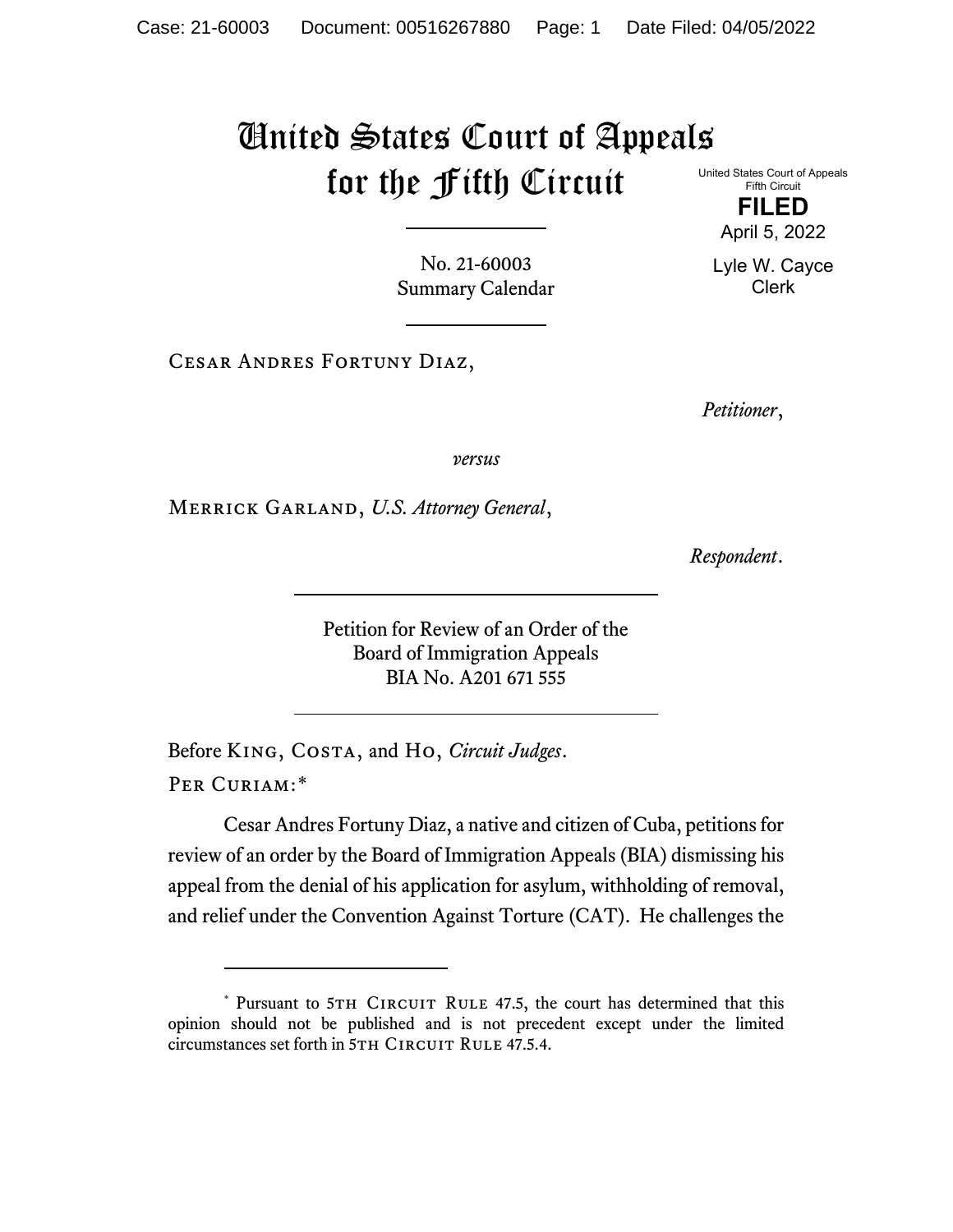## No. 21-60003

determination that he lacked credibility, argues that he is entitled to protection under the CAT, and claims that his due process rights were violated.

We review the BIA's decision and consider the immigration judge's (IJ) decision only to the extent it influenced the BIA. *Singh v. Sessions*, 880 F.3d 220, 224 (5th Cir. 2018). Factual findings, including an adverse credibility determination, are reviewed for substantial evidence. *Avelar-Oliva v. Barr*, 954 F.3d 757, 763 (5th Cir. 2020).

Despite Fortuny Diaz's assertions to the contrary, the adverse credibility determination was supported by specific reasons based on the evidence presented and was, under the totality of the circumstances, substantially reasonable. *See Singh*, 880 F.3d 225-26. Because the adverse credibility determination was supported by "specific and cogent reasons," the record does not compel a finding that he was credible or that no reasonable factfinder could have made an adverse credibility finding. *Zhang v. Gonzales*, 432 F.3d 339, 344 (5th Cir. 2005). Accordingly, the lack of credible evidence precluded him from meeting his burden of proof for asylum and withholding of removal. *See Arulnanthy v. Garland*, 17 F.4th 586, 593-97 (5th Cir. 2021); *Dayo v. Holder*, 687 F.3d 653, 658-59 (5th Cir. 2012).

To establish entitlement to relief under the CAT, an alien must prove that it is more likely than not that he will be tortured with the consent or acquiescence of public officials if he returns to the particular country in question. 8 C.F.R. §§ 1208.16(c)(2), 1208.18(a)(1). While Fortuny Diaz argues that the BIA erred in treating the adverse credibility determination as dispositive of his claim for protection under the CAT, the record reflects that the BIA acknowledged that the record contained evidence of human rights violations in Cuba but found that there was nothing in the record, besides his discredited testimony, indicating that he would be singled out for torture.